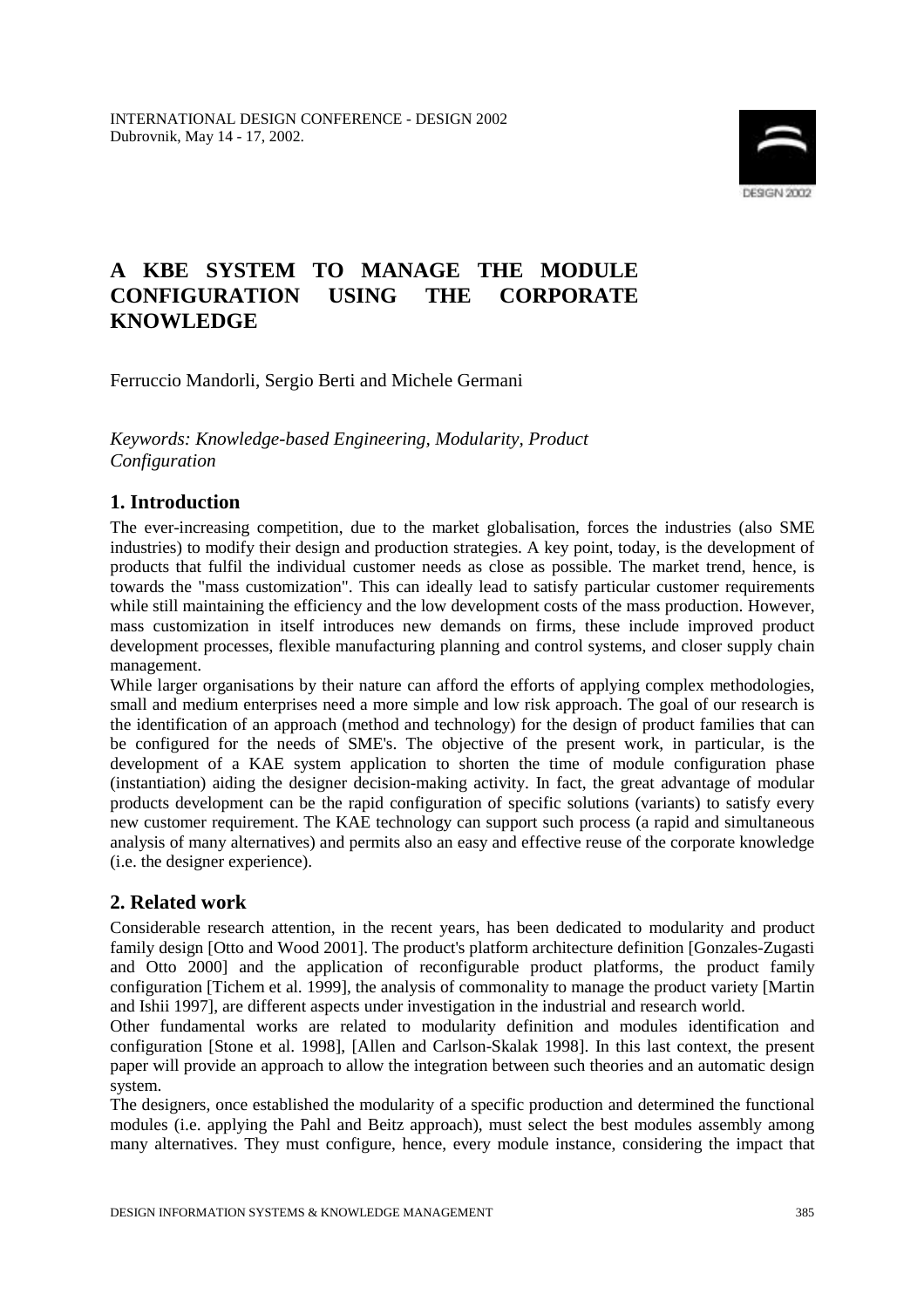each single selection has on the final product, in terms of costs, performances, assemblability and so on. Such task, generally, is intuitively performed on the basis of the expert's personal skill.

The module configuration can be divided in two steps: the determination of module configuration knowledge and the configuration of solution (approach similar to [Tiihonen et al. 1999] for the configurable products). In the first phase, the module design rules are defined and a knowledge model is obtained that specifies the set of correct configurations of the modules. In the configuration of solution phase a module is instantiated using the predefined knowledge model to satisfy the specific requirement. Such modules instances, then, can be managed in a high level model in which are defined the assembling rules (product architecture) to form the final product. In a previous work [Berti et al. 2001] such process has been supported with a low-cost CAD system linked with spreadsheet tables. The process has been applied in a simple test case (a low number of modules managed). But when the information grows (a complex machine with many hundreds functional modules), the system is hardly manageable.

In this work we have tried to overcome such problem developing a knowledge-based application to define the module configuration knowledge and to manage the specific configuration.

# **3. Method**

Our approach to product family design can be enclosed in the bottom-up methodology [Simpson 2001], since we study a consolidated productive situation (in the specific case in collaboration with an industrial partner, Biesse S.p.a.) to standardise functional groups to improve economies of scale. In this scenario the primary goal is the module identification. On the basis of such analysis is possible to determine the product platform for the future production. The last step is the variants definition through the assembly of "intelligent" modules that encapsulate the configuration rules and the design parameters.

### **3.1 KBE systems for modular products**

It is widely accepted that the design activity can be subdivided into four phases: specifications definition, conceptual design, embodiment design and detail design. The final result of the process is the generation of all documentation required for the production process (drawings, BOM, etc.). If the detailed geometry becomes important close to the end of the design process, in intermediate steps the reasoning of designer involves functions, sketches, schemas, simplified geometry. Such infomation implies an high level of abstraction. The traditional design systems (CAD systems) support a shapeoriented philosophy, but neglect the designer's way of thinking. The alternative is the use of knowledge-intensive design systems, in which shape is just one of the types of data the system must be able to manage. Knowledge-based engineering systems do not express designs with specific data instances as conventional computer-aided systems do, but with sets of rules that enable the design to apply to large classes of similar parts. The rules can be selectively executed to allow the design problems to be resolved [Sainter et al. 2000]. KBE systems can be also easily integrated (or interfaced) with a geometric modeller, hence, also the design documentation is easily manageable. Also, once the product knowledge has been acquired, it can be stored in a manner that allows product knowledge updates, reuse and sharing. Ideally, the corporate knowledge can be represented in the knowledge base implemented.

From practical point of view, the current technology available to develop a KBE applications are development environments (KAE shells) that provide functionality to handle a hierarchical product model structure including all types of data (shape, design rules, etc.). The main tools provided by typical KAE shells are: an object oriented language to define the product model, a tracer to support the debugging activity, a set of drivers to communicate with external databases, and an interactive environment to define a user-friendly interface to access the developed model [Mandorli and Bordegoni 2000].

The use of the object-oriented representation of products and processes is the fundamental characteristic that allow the correspondence between modular products and a KBE application. Every module can be considered an "object" that encapsulates the procedures and the rules for a selfconfiguration on the basis of specific design requirements. Such approach is discussed in the next paragraph.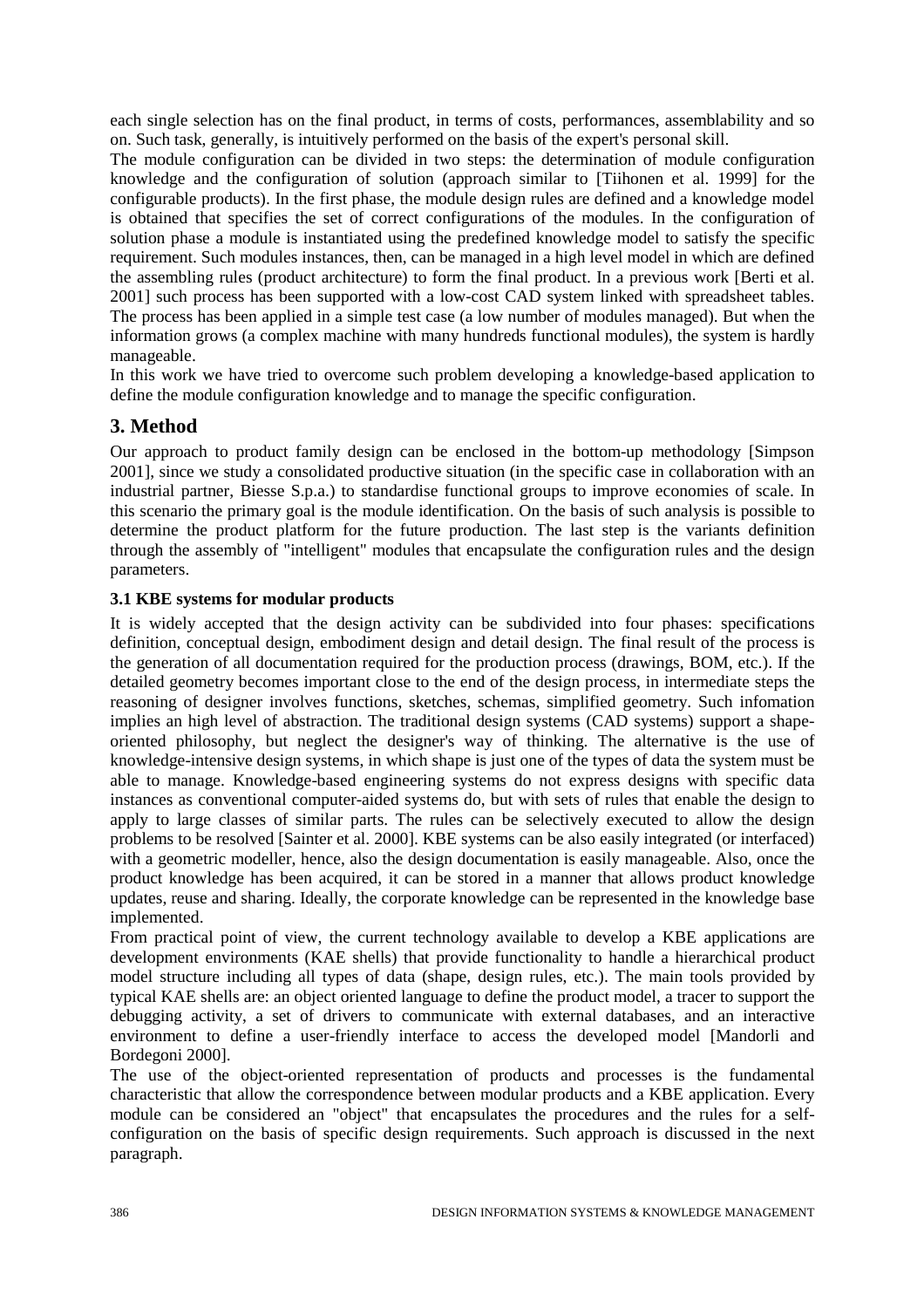#### **3.2 Method framework and system architecture**

The first problem in the methodology is to define a module. We adopt the following definition: "*an integral physical product sub-structure that has a one-to-one correspondence with a subset of a product's functional model*" [Ulrich and Tung 1991]. The determination of the functional structure of the product becomes the essential step to start the analysis.

The method proposed is based on a three-level model (corresponding to the design phases) with different levels of abstraction for the product representation [Bordegoni and Mandorli 2001].

- Level 1: functional representation (task: determination of functional structure).
- Level 2: modular representation (task: mapping of functions in well-defined modules based ona module library).
- Level 3: modules instances (task: configuration of modules to arrive at the definitive detailed geometry).

Every level manages a different kind of information and it needs a different design support system, but such systems have to inherit the decisions and the structure defined at the upper level. Today is not available a technology that is able to manage such different data in a single product model. Our efforts, hence, have been concentrated on the third level. The other tasks have been executed on the basis of design teal experience.

The application of such approach has constrained to a preliminary analysis for the specific product typology. The task can be accomplished in four phases:

- analysis of current production (machines typologies and their main tasks) to identify the product variety;
- identification of modules by the functional models analysis of the machines;
- classification of modules to group the redundant functionalities;
- definition of information (design rules, interfaces, etc.) needed to configure the module instance and related components.

Such steps allow to define the knowledge base to implement a KBE application.

The three-level model proposed has been investigated only at the third level with the aim of automate the module instantiation phase. In the future, the idea is the development of a system able to manage simultaneously the data in all the levels.

The architecture of system developed is schematically illustrated in the Figure 1.



**Figure 1. System architecture for module configuration** 

Currently the implementation of our system supports the configuration of modules and their assembly. The modular structure (modules typologies, modules interfaces and indipendent design parameters) is identified with a preliminary analysis. In the KBE application are implemented the rules that manage the parameters; the knowledge base is linked with a databse of standard components and with a knowledge repository in which are stored the modules definitions. The user can interact with the system using a user-friendly windows interface. The result is a detailed geometrical model of modules instances.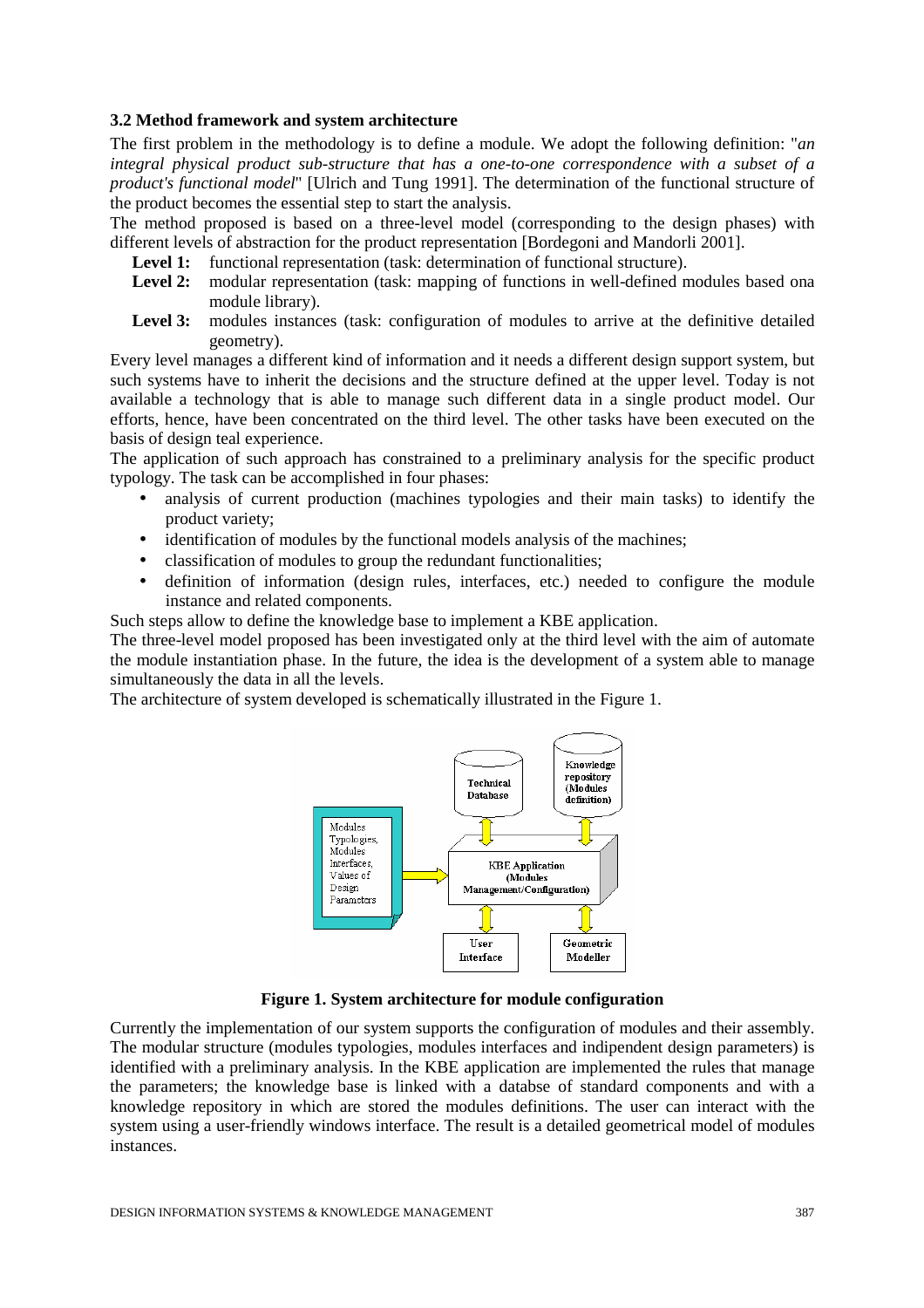# **4. Practical example**

### **4.1 The industrial test case**

This work has been developed in collaboration with a manufacturer of woodworking machines. Such NC machines, called machining centers, are able to mill, drill, bore and tap the raw material with a single positioning.



**Figure 2. Three-dimensional model of a woodworking machine (left) and a movement axis (right)** 

The machine is equipped with two or more movement axis, with automatic blocking systems and reference systems.

Two main factors influence tha variability of machines: the different dimension (lenght, width and height) of wood components to be worked, the different shape of wood components. Such differences require an easy and rapid configuration of many machines typologies.

In the figure 2 is showed the 3d CAD model of a complete machine and the movement axis.

### **4.2 Method application**

We have applied the method and the system described above to the design of a specific product family of three-axis machines. The different machines currently in production have been analysed. The result has been a group of function structures. Such diagrams have allowed the identification of the common functions and the specific functions (variants). The modules have been identified using an heuristics method based on the flows through the function structures [Stone et al. 1998].



**Figure 3. Partial structure function and corresponding modules for the movement axis** 

It has been obtained a hierarchical structure (similar to a tree) with a correspondence between the functions and modules (the first two level described in the section) 3. In Figure 3 a simplified schema is showed for the movement axis.

The next step has been the definition of the different type of knowledge required to configure every module. The use of an object-oriented system facilitate the identification of the correspondence between the module and the "object" to be implemented (Fig.4). In the knowledge base objects are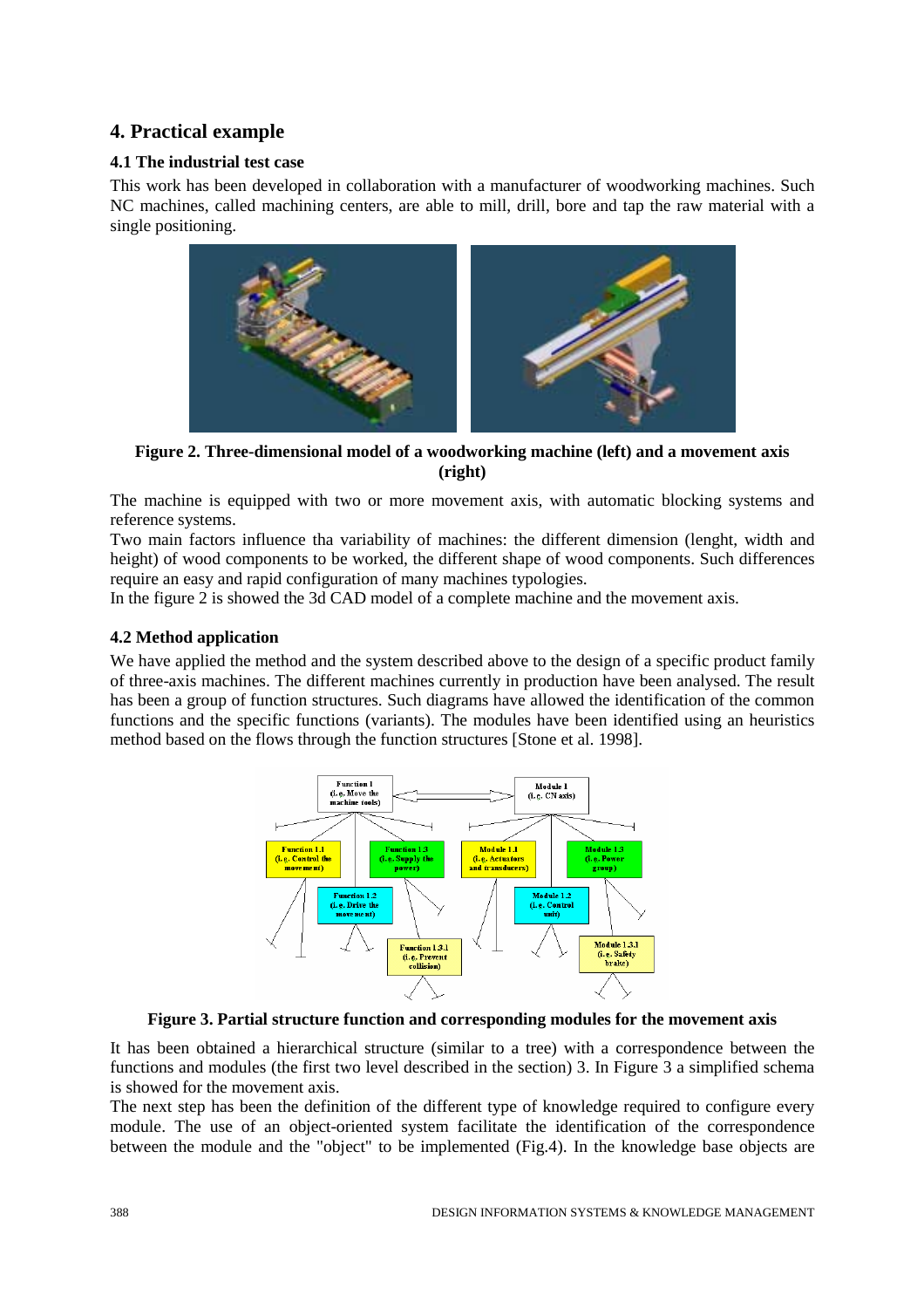defined and stored on the basis of the design rules, formulas, tables, etc., used in the classical design process. Every module has been defined on the basis of chosen indipendent parameters (i.e. the module "hydraulic safety brake" is defined through oil typology, material, holes number, holes shape and cylinder diameter).

The other fundamental data are the modules interfaces. We can have two levels of interfaces: at high level to manage the flows conversion, at low level to allow the assembly of the physical components. The system allowed to handle them as particular objects properties.



**Figure 4. Correspondence between module and "object" in the KBE application** 

#### **4.3 Results**

As described above, the analysis of existing solutions and their main subsystems allowed the definition of the knowledge base needed to manage the configuration of solution. The knowledge base has been captured and formalised using an appropriate software tool (Selling Point by Oracle), to build a structure that makes up the computing core of the system. The computing core allows the automation of module configuration and generates a model of the specific module.



**Figure 5. The KBE application user interface with a module instance of the safety brake** 

Currently we are working on a single high-level module (the movement axis) that is applied in every machine, but our aim is to implement all the needed modules to configure the complete woodworking machine. In the Figure 5 is illustrated the user-interface of software developed to generate a module instance (the hydraulic safety brake in the specific case) starting from the functional parameters and constraints.

The method application has showed many advantages in terms of time and usability; besides the object-oriented structure allows to manage complex configurations. The mechanism of encapsulation and inheritance could support, ideally, also the development of a multi-level design system to link the different product representation (functions, modules, instances/variants).

On the other hand two main drawbacks for small and medium enterprises can be highlighted: an initial great programming effort to set up the system, an high maintanance cost due to not easy upgrade of the system (every new solution implemented requires the expert's assistance).